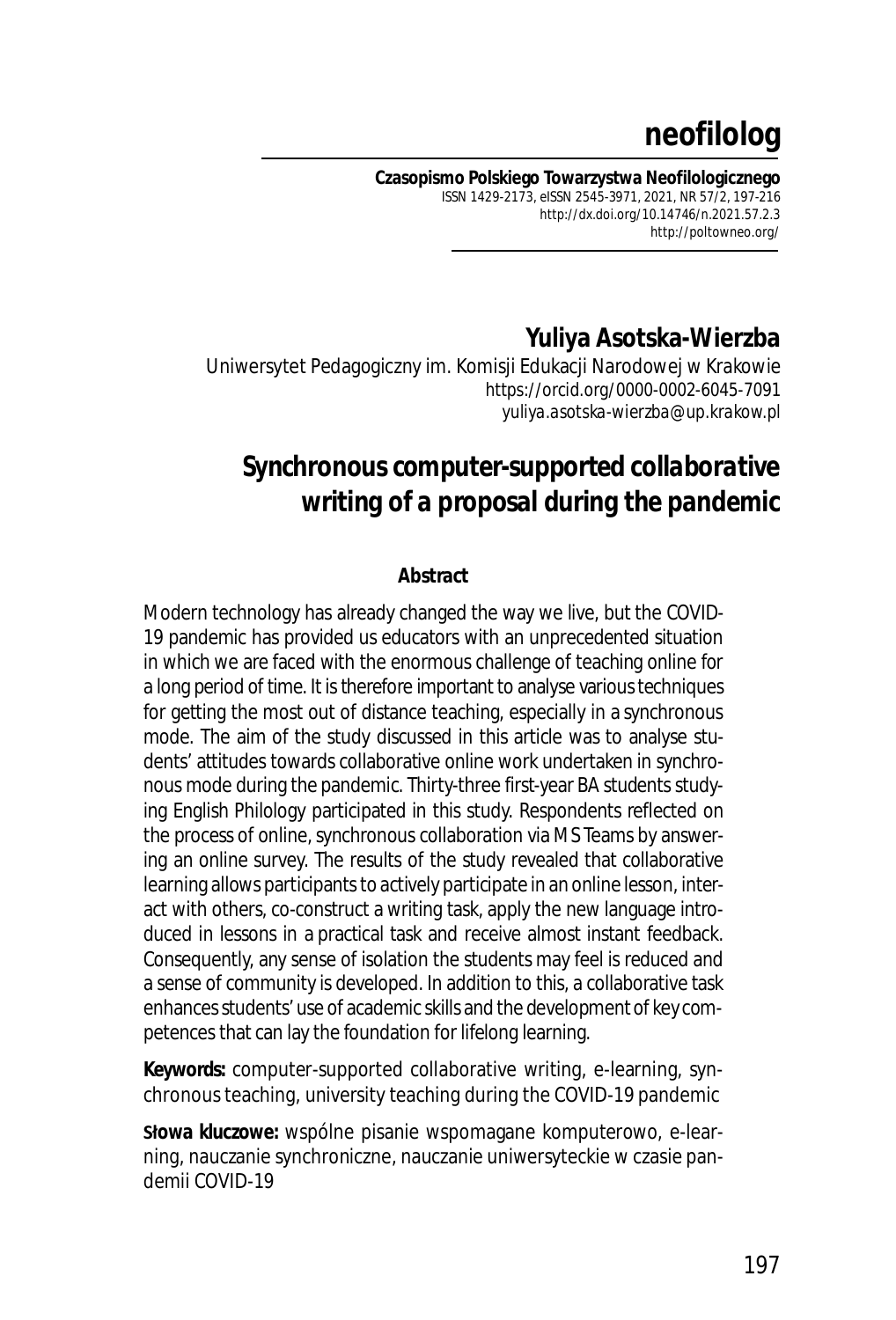## **1. Introduction**

The COVID-19 pandemic has not only led to an unprecedented global shutdown. Since spring 2020, most universities around the world and all Polish universities have been teaching online in an attempt to contain the spread of the virus. The COVID-19 pandemic has had a major impact on education globally. When the virus first hit the academic world, many of us educators thought that it would last just a few months, and that in October (at the latest) we would be returning to traditional teaching in a bricks-and-mortar classroom. However, when events took a different turn and the period of online teaching was prolonged, we started to think seriously about the methods for teaching online, and especially the teaching methodology, we were using. Most academic teachers have struggled with teaching online (Järvelä, Rosé, 2020; Topol, 2020). The first report on distant learning during the pandemic was conducted at the Pedagogical University (Długosz, Foryś, 2020). These results showed the general eagerness of students and teachers alike to return to normality (Długosz, Foryś, 2020). Students reported that they felt lonely when studying as they did not get many opportunities for collaborative work with their colleagues. Instead, the materials students received were supposed to be worked on individually in isolation. There was also often no opportunity for these students to receive any further task interpretation from instructors, which forced them into a position where they had to take control of their learning process alone (Długosz, Foryś, 2020: 20). This social isolation, loneliness and social upheaval negatively impacted students' attitude and motivation towards learning, especially as they did not have many opportunities during online studying to acquire direct mutual feedback from their peers or academic staff. Collaborative online learning can be a good method for helping learners avoid such feelings of isolation, get to know the group better and observe others (Palloff, Pratt, 2005). Moreover, as other research results have shown, a collaborative learning method can help learners to be better prepared for the labour market (Brandon, Hollingshead, 1999). Therefore, the aim of this study was to analyse students' attitudes towards collaborative online work in a synchronous mode during the COVID-19 pandemic.

**2. Computer-supported collaborative writing during a pandemic**

The introduction of web-based learning in the early 90s heralded an unprecedented expansion in learning opportunities because it made it possible for learners to interact with the learning materials and cooperate with each other in a virtual environment (Krajka, 2012, Palloff, Pratt, 2013, Li, 2018). The development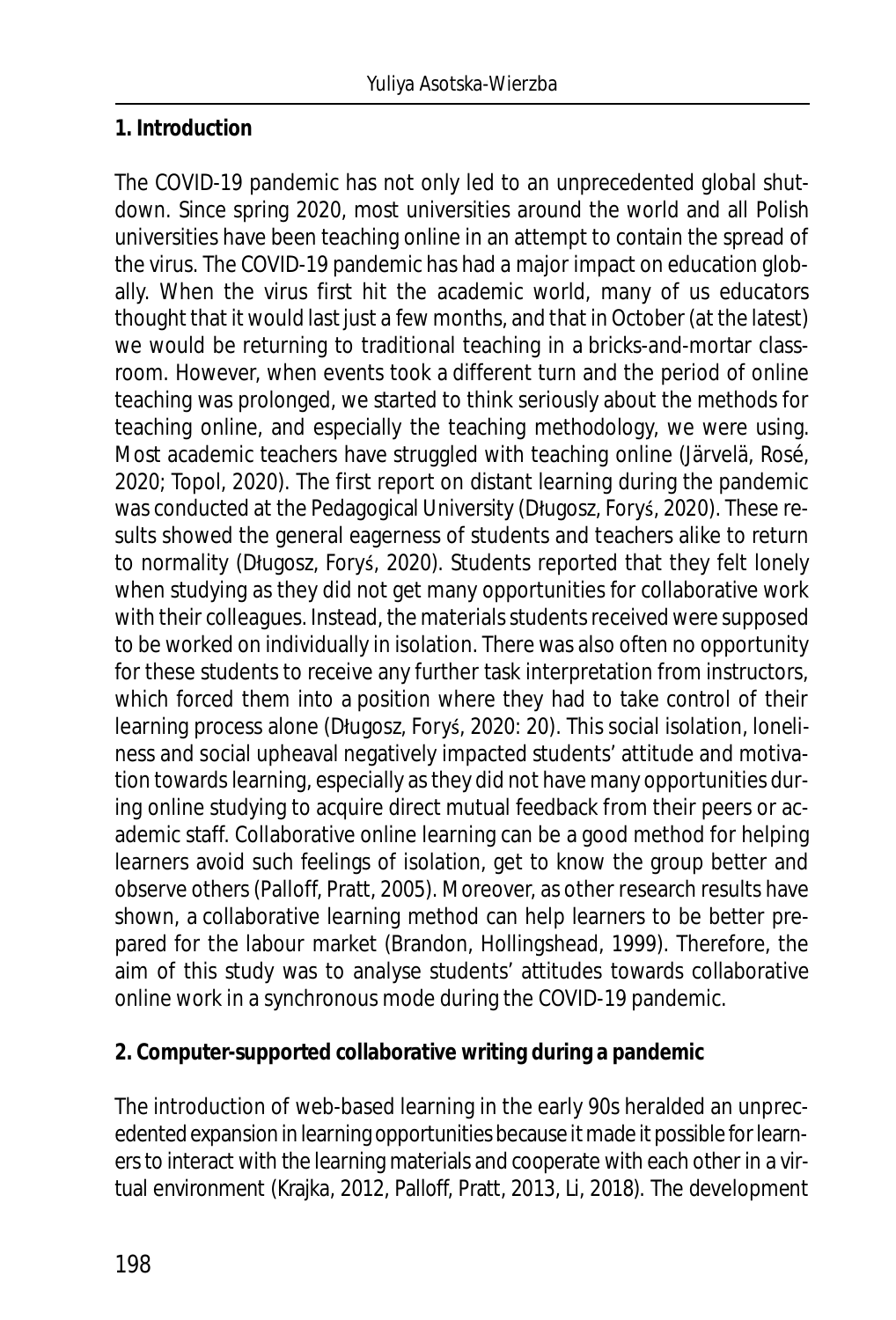Synchronous computer-supported collaborative writing of a proposal during…

of Web 2.0 tools has offered incredible opportunities for learners to actively participate and collaborate, while connectivism – the theory of the digital age – highlights the viewpoint that knowledge and cognition are distributed across networks of people and that technology and learning is the process of connecting, growing, and navigating those networks (Siemens, Tittenberg, 2009). Learning is no longer a personal, individual activity (Mason, Rennie, 2008). Although Web 2.0 tools have been strongly influencing educational processes, especially over the last decade, only COVID-19 and the changes this pandemic has brought to society have forced teachers around the globe to transform their methods and approaches to online teaching. As Järvelä and Rosé (2020: 143) state:

the need for effective virtual teamwork and computer-supported collaboration learning has never been as important as it is today, not only for the impact it has on learning, but also as it offers an amelioration for the isolation that has been felt by some more keenly in recent months than ever before.

The results of different projects have already shown that in online settings it is not enough to prepare a lecture or a PowerPoint presentation and then expect learners to feel involved (Długosz, Foryś, 2020). In these teaching modes, there is a tendency for learners to be assigned a relatively passive role, and there is almost no interaction between the instructor and the group. Moreover, as Komorowska and Krajka (2020: 15) state in their latest publication, the traditional training paradigm of the 20<sup>th</sup> century, namely "twenty years of education, forty years of work", is a thing of the past. The higher education sector "needs to provide outcomes that are relevant for the labour market, by equipping students with appropriate competences and skills" (Sin et al., 2016: 93–94) and we cannot just forget about this during the COVID-19 pandemic, when we are feeling the effects of constraints imposed by social distancing.

The new list of Key Competences for Lifelong Learning proposed by the European Commission (2018) defines eight key competences that will reshape the landscape of future work in a dynamically changing world. Special attention has been given not only to multilingual, digital and entrepreneurial competences, but also to the development of the personal, social and "learning to learn" competences necessary to participate effectively in an active social life (European Commission, 2018). Societies of the future should not only be prepared for lifelong, autonomous learning but also be able to work and learn collaboratively in order to plan and manage successful projects (European Commission, 2018).

In the globally-connected professional world, collaboration skills are of critical importance. When teaching traditionally, we group students together or prepare team activities for them during which they can develop their teamwork. Yet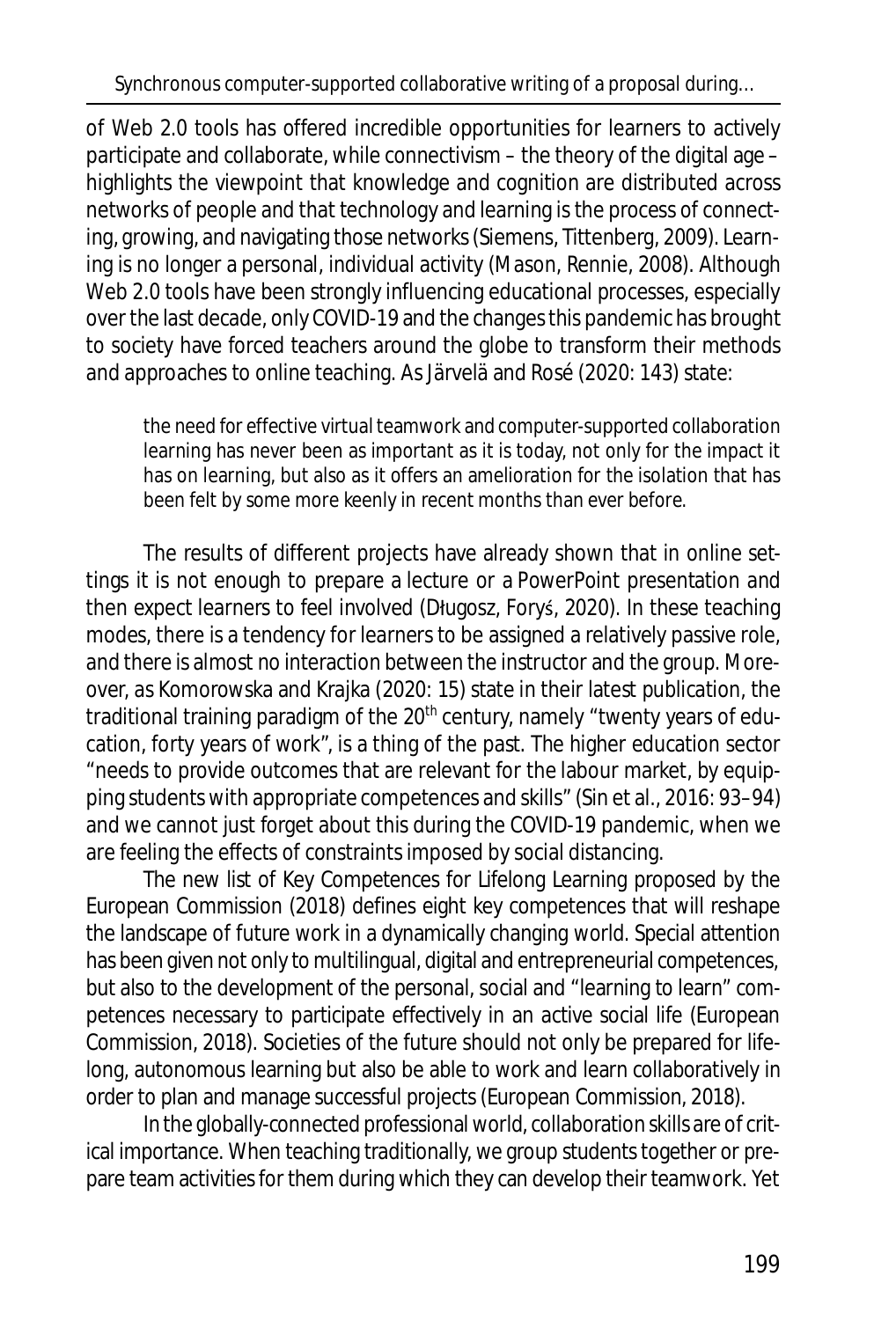few teachers prepare activities involving collaboration or team working when they are managing remote learning experiences. Although peer response as a form of collaborative work has been researched since the 1990s, the collaboration of two or more people on a final product "has only been cautiously trialled to date" (Elola, Oskoz, 2010: 51), yet still appears to be "a promising research direction" (Li, 2018: 2). Mimi Li (2018) conducted an extremely valuable synthesis of twenty-one representative articles on computer-mediated collaborative writing published from 2008 to 2017. Interestingly, her analysis shows that although computer-mediated collaborative writing has been gaining in popularity, there is still not enough qualitative, and especially quantitative, data. In fact, as Blin and Appel (2013) state, two e-tools – wikis and Google Docs – have become increasingly popular in the language classroom. Unfortunately, some studies reveal that activities supporting collaborative work are more difficult to conduct online (Lowry, Nunamaker, 2003; Li, 2018; Reynolds, Cai, Choi, et al., 2020). According to Lowry and Nunamaker (2003: 277), teaching collaborative writing online can be complex for the following five reasons: (1) poor training or educational experiences; (2) more work with a team than with an individual; (3) more variety of opinions than in single-author writing; (4) more arguments within the team; (5) the difficulty of predicting the outcome. Palloff and Pratt (2005: 10) also add an additional element of concern, namely the "uneven participation of group members." Nevertheless, academic staff should be seeking high-impact practice sessions involving student-to-student interaction during which students can feel a sense of teacher presence.

Nykopp, Marttunen and Erkens (2018: 537) provide the following definition of collaborative writing:

a learning task in which students in small groups construct and write a text together. They participate equally in the production of the text and are equally responsible for accomplishing the writing task by exchanging ideas, plans and suggestions for the composition of the joint text and together solving the problems that arise during writing.

Undoubtedly, collaborative work can be challenging and demanding for both teachers and learners (Nykopp, Marttunen, Erkens, 2018). Nonetheless, as the definition above shows, there are more benefits than disadvantages to collaborative writing. First of all, during teamwork, students construct their knowledge together, a process that is deeply rooted in social constructivist theory. The efficiency of such work is not enhanced when students are passively receiving information. Much better results are achieved when, even within a small group, knowledge and ideas are shared actively among all the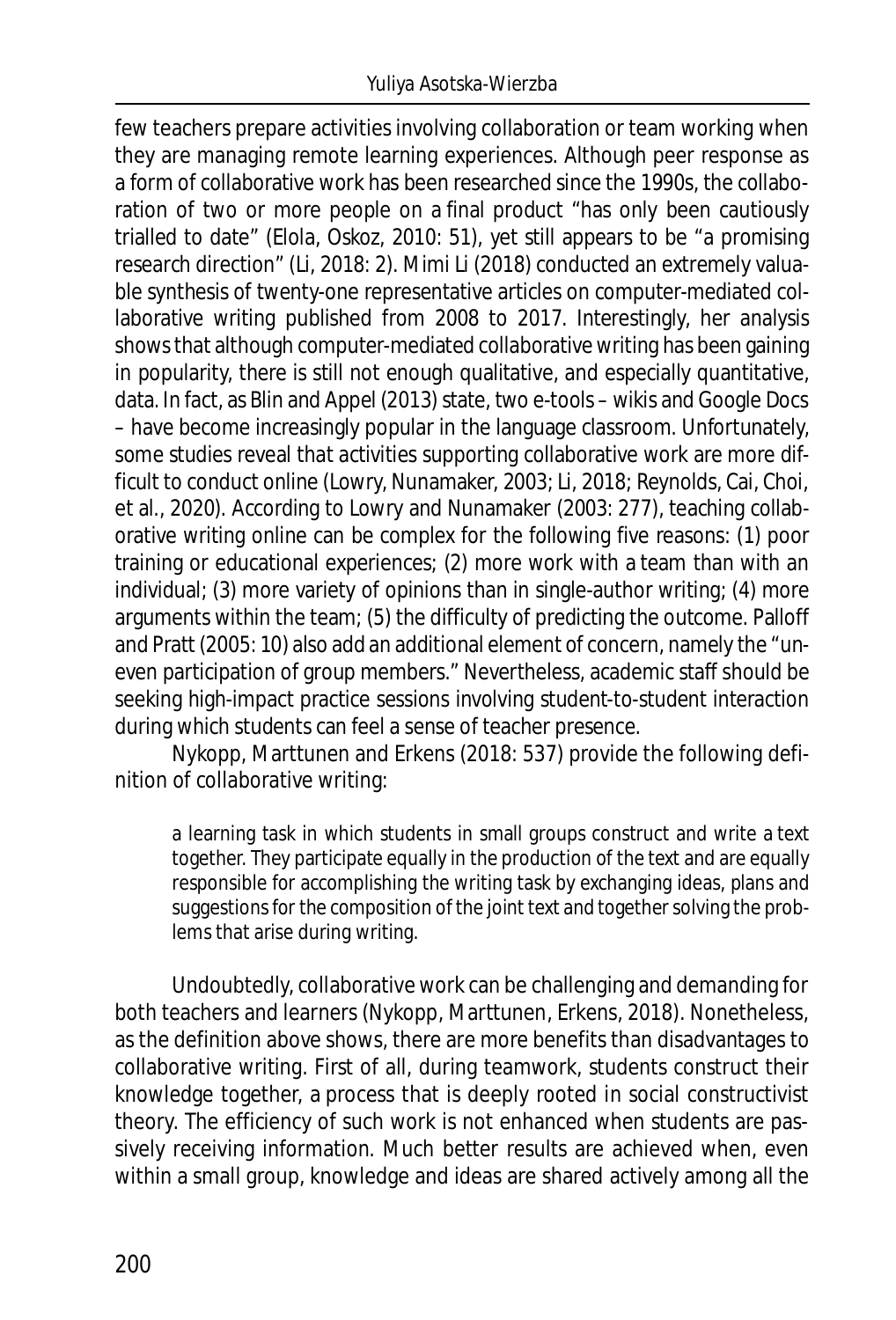participants (Palloff, Pratt, 2005; Arnó-Macià, 2014). Moreover, according to the socio-constructivist model, learners should be introduced to authentic activities that are meaningful to them (Simina, 2012) and generate problem-based learning (Uribe, Klein, Sullivan, 2003), as well as "multiple viewpoints and patterns of reasoning that challenge the cognitive skills of each group member" (Brandon, Hollingshead, 1999: 123). Previous research has reported that non-conventional, real-life, up-to-date topics prepared by teachers have provoked positive emotions in students, such as feelings of interest, acknowledgement of the usefulness of tasks and satisfaction with the results, all of which influence the process of learning and motivation (Bernard, Rojo de Rubalcava, 2000; Asotska, Strzałka, 2011). Also, as Storch (2013) notes, collaborative writing involves communicative language teaching and task-based language teaching approaches. Both approaches are beneficial for students as they support learner interaction in the target language and the use of meaningful tasks.

Another positive element of collaboration illustrated by studies is that while interacting with each other, students not only exchange their ideas but also observe each other's learning strategies and provide peer feedback in a spontaneous, timely way. As Storch (2013) notes, the same natural process of exchanging learning experience takes place in online collaborative settings. However, teacher feedback generally comes at the end and concentrates more on the product. Peer feedback triggers "a chain of suggestions and counter suggestions" (Storch, 2013: 49) that is immensely motivational for the whole group, as the way learners co-construct their ideas and share ownership builds up their level of commitment. Finally, the results of various studies examining collaborative forms of learning have shown that they promote such skills as creativity, the ability to take the initiative, and the development of the ability to think critically as well as trust, integrity, enhanced audience awareness and respect towards each other (Palloff, Pratt, 2005; Storch, 2013; Li 2018).

# **3. The study**

# **3.1. Background to the study**

The study reported in this article was conducted at the Pedagogical University of Cracow between December 2020 and January 2021. Thirty-seven first-year BA students from two groups studying English Philology took part in this study. The participants' command of English could be characterized as B2+ level according to the CEFR (Common European Framework of Reference).

The students who were involved in the study were enrolled in the obligatory 30-hour Writing component of the Practical English Language Skills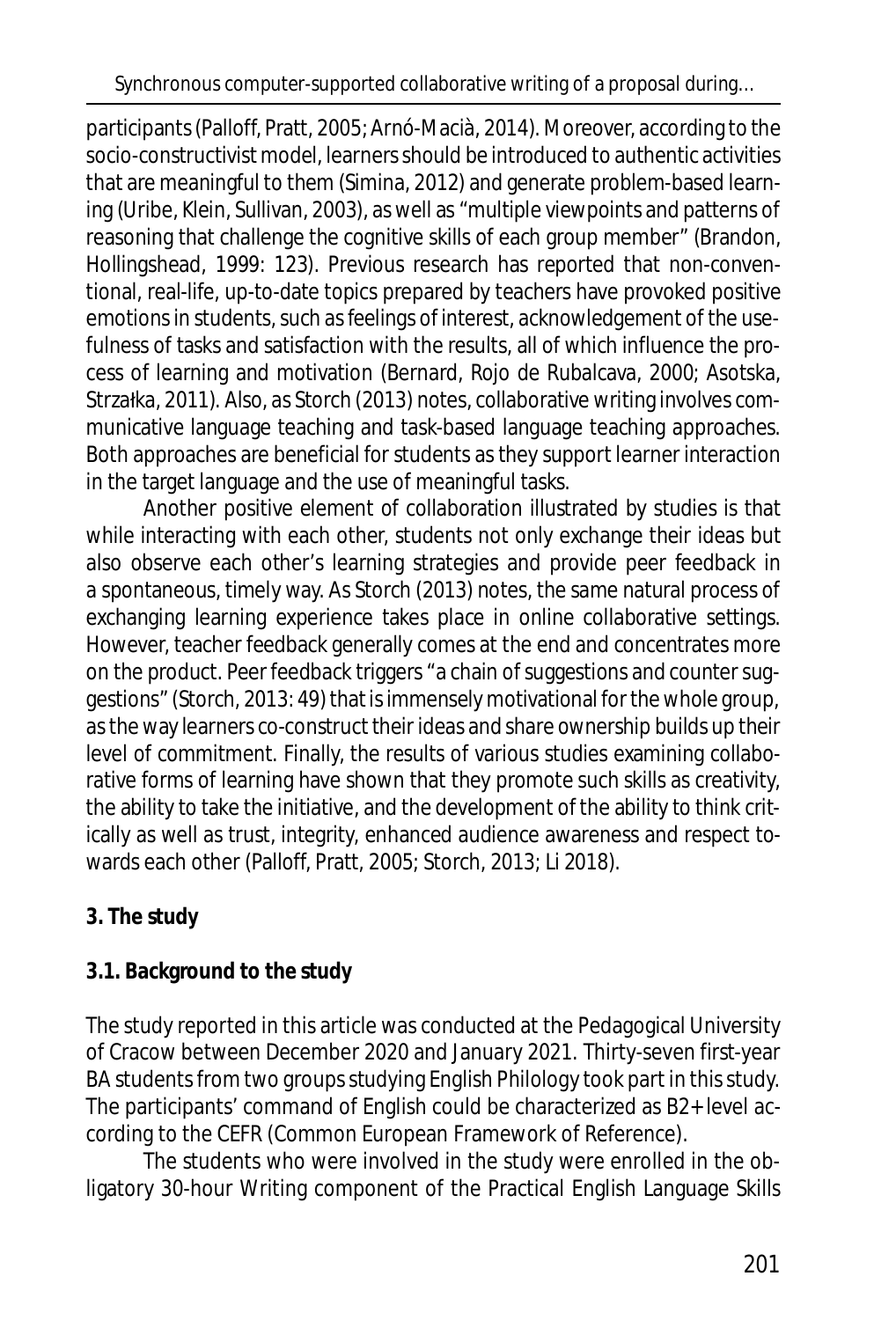course. According to university policy, every conducted course should have a written syllabus that defines the structure of the course and aspects that should be covered during the semester. According to the Writing course syllabus, students of the first-year BA during the first semester should learn how to write a proposal<sup>1</sup> among other topics, such as writing formal and informal letters, or mastering the rules of punctuation.

The teacher had weekly meetings with two groups for 90 minutes each. Owing to COVID-19 restrictions, all the lessons were conducted synchronously online via Microsoft Teams. The students had been using the MS Teams software since March 2020 and felt sufficiently confident with this online tool. Although learners were studying online, time restrictions meant that the teacher did not have a chance to introduce a collaborative element earlier than the end of the semester, when writing a proposal topic was the only topic left. As a result, the research was conducted while covering that topic.

#### **3.2. Research procedure**

Firstly, the teacher introduced students to how to structure a proposal. After this theoretical part, learners were asked to reflect on some of the practical aspects of the collaborative task of writing a proposal. The teacher helped the students to do this by providing a suitable context. The learners were asked to imagine that they were in a team of experts commissioned by the Polish Prime Minister to write a proposal suggesting potential strategies for addressing the emergent crisis situation provoked by the rapid spread of COVID-19 (see Appendix 1 for task instructions). The task instructions for the collaborative exercise were created by the teacher herself. COVID-19 was purposefully chosen as a topic for the proposal, as the activity was being conducted during the festive period at the end of 2020, a time when the appearance of a second coronavirus variant was concerning everyone.

Taking into account that during the pandemic students only study in the online mode and do not have many opportunities to interact with one another, the teacher divided learners into breakout groups of threes and fours to collaborate synchronously. The teacher used a new feature of MS Teams that randomly divides students into groups. Below is a description of what happened during each stage of the study:

<sup>&</sup>lt;sup>1</sup> According to Collins Dictionary (https://www.collinsdictionary.com/us/dictionary/english/proposal) a proposal is a plan or an idea, often a formal or written one, which is suggested for people to think about and decide upon.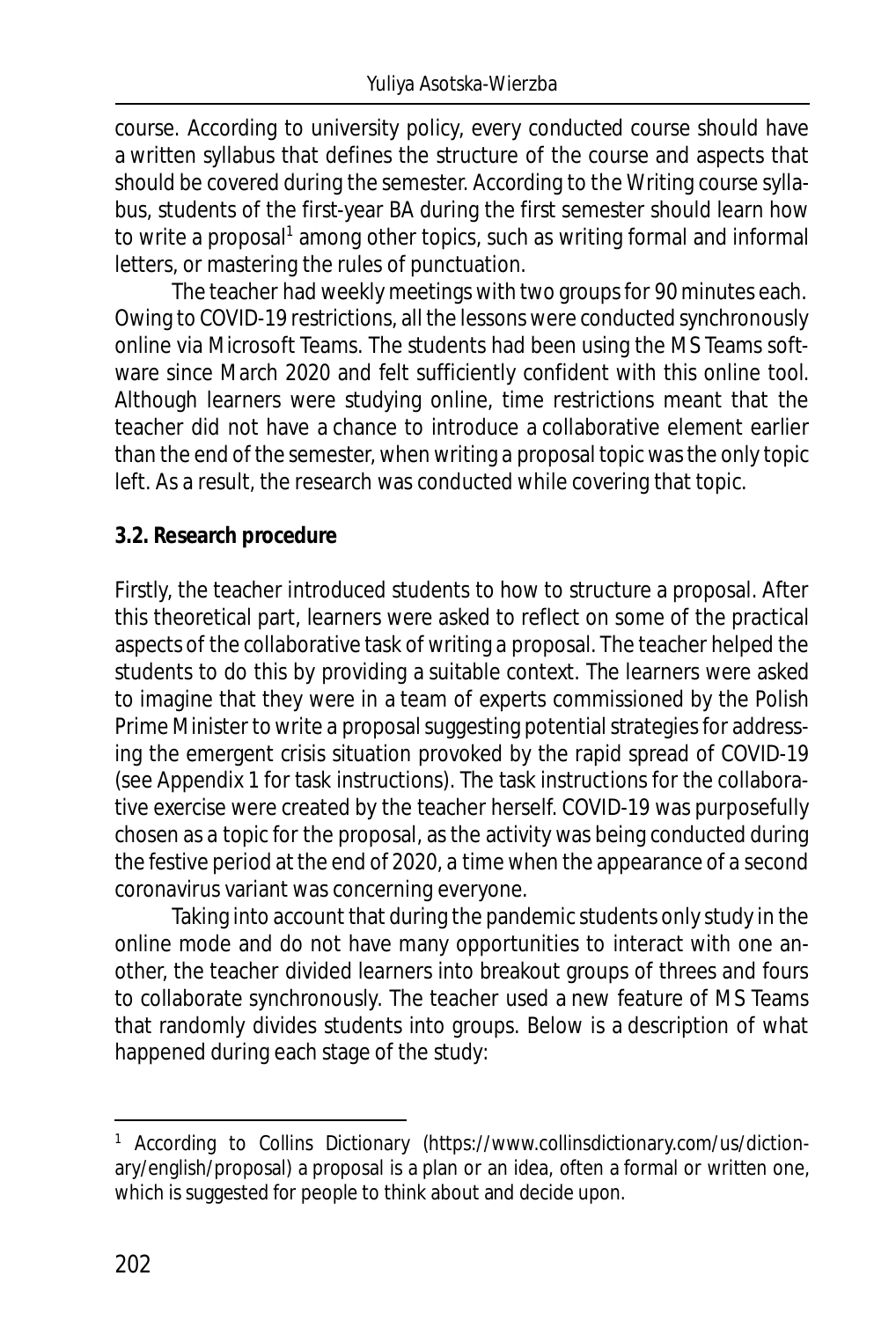- Stage I: the learners discussed the introduced topic (see Appendix 1 for the collaborative task instructions) with their teammates. It was also suggested that the learners draw a mind map of the ideas to be used during the writing of their proposal;
- Stage II: the learners continued working in the same group as during the previous meeting and were asked to brainstorm their previous ideas and write a plan for a proposal;
- Stage III: the learners worked on the final version of the proposal;
- Stage IV: the learners received overall feedback from their course instructor. During this stage, the learners discussed the mistakes in sentences that the instructor had taken from the proposals. At home, the learners were asked to use a dashboard created by the teacher on Padlet to analyse different examples of proposals and mistakes or good points marked by the teacher.

The instructor was present during all four stages and monitored collaboration in groups. If students had any questions, they could always ask the teacher for assistance. However, in the third and fourth stages, the teacher did not "enter" the online rooms in which the students were working together. Although the instructor was constantly online, she wanted to give the groups "a free hand" in how they collaborated.

# **3.3. Research questions and the data collection instrument**

The aim of this study was to analyse students' attitudes towards collaborative online work in a synchronous mode during the pandemic. The aim was to answer the following research questions about the specific task:

- 1. How do students coordinate their collaborative online task in the synchronous mode?
- 2. How do students feel about the synchronous collaborative online task?

The data collection tool used for the purposes of the study was a questionnaire. The questionnaire, which consisted of twenty-three questions, was constructed in Microsoft Forms (https://www.microsoft.com/en-us/microsoft-365/online-surveys-polls-quizzes) and distributed among students from the two groups, as everyone enrolled in the course had access to this programme. All the questions were obligatory. The questionnaire was written in English as the whole course was conducted in English. The questionnaire (see Appendix 2) was divided into an introductory part, which covered some general information about the collaboration, plus four additional parts, as the collaborative work on writing a proposal consisted of four stages (see 3.2. above).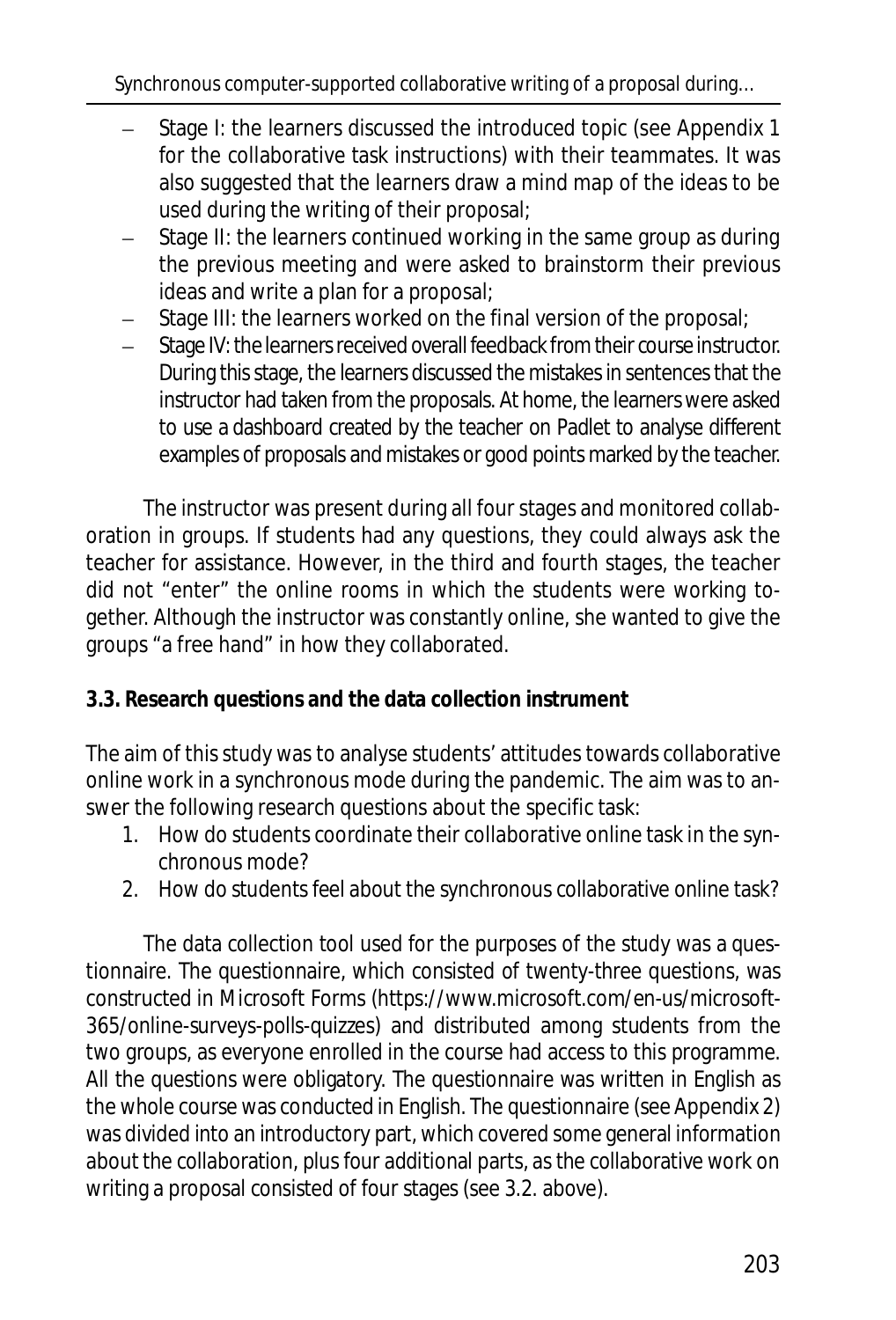Research question no. 1 ("How do students coordinate their collaborative online task in a synchronous mode?") was answered by collecting responses to questions 5, 12, 14–18 and 20–22. The responses to other questions from the survey provided data for the second research question ("How do students feel about the synchronous collaborative online task?"). Questions 1 to 22 in the questionnaire were analysed quantitatively, while the last question (23) was analysed qualitatively.

#### **3.4. Data analysis**

Despite the fact that thirty-seven students originally took part in four online lessons, only thirty-three students filled in the survey, and so the results are based on thirty-three respondents from two groups. Quantitative and qualitative data were gathered and analysed automatically by Microsoft Forms and Microsoft Excel was used to calculate percentages. The quantitative data gathered from the questionnaire for the fifth question is presented in section 3.5. When it comes to the qualitative data, Friedman (2012: 186) suggests that in order to analyse the qualitative data diligently, "the researcher must consider how much and what kind of data are needed to adequately address the research questions or purpose of the study and generate credible results." Consequently, the qualitative data collected from the responses given to open-ended questions in the questionnaires was done manually by analysing the respondents' answers, identifying similar themes, coding them and then interpreting the results.

#### **3.5. Results**

There was overall agreement between the participants on the first three dichotomous questions, which concerned the teacher's good communication with the group, creation of an atmosphere of safety and trust, and provision of appropriate support. In the fourth question, 22 percent of respondents found the collaborative writing task easy, but for 18 percent of learners, it was a difficult task. In Question 5, students were asked to choose which of the elements listed they had observed in others while doing the collaborative task. The results are provided in Figure 1.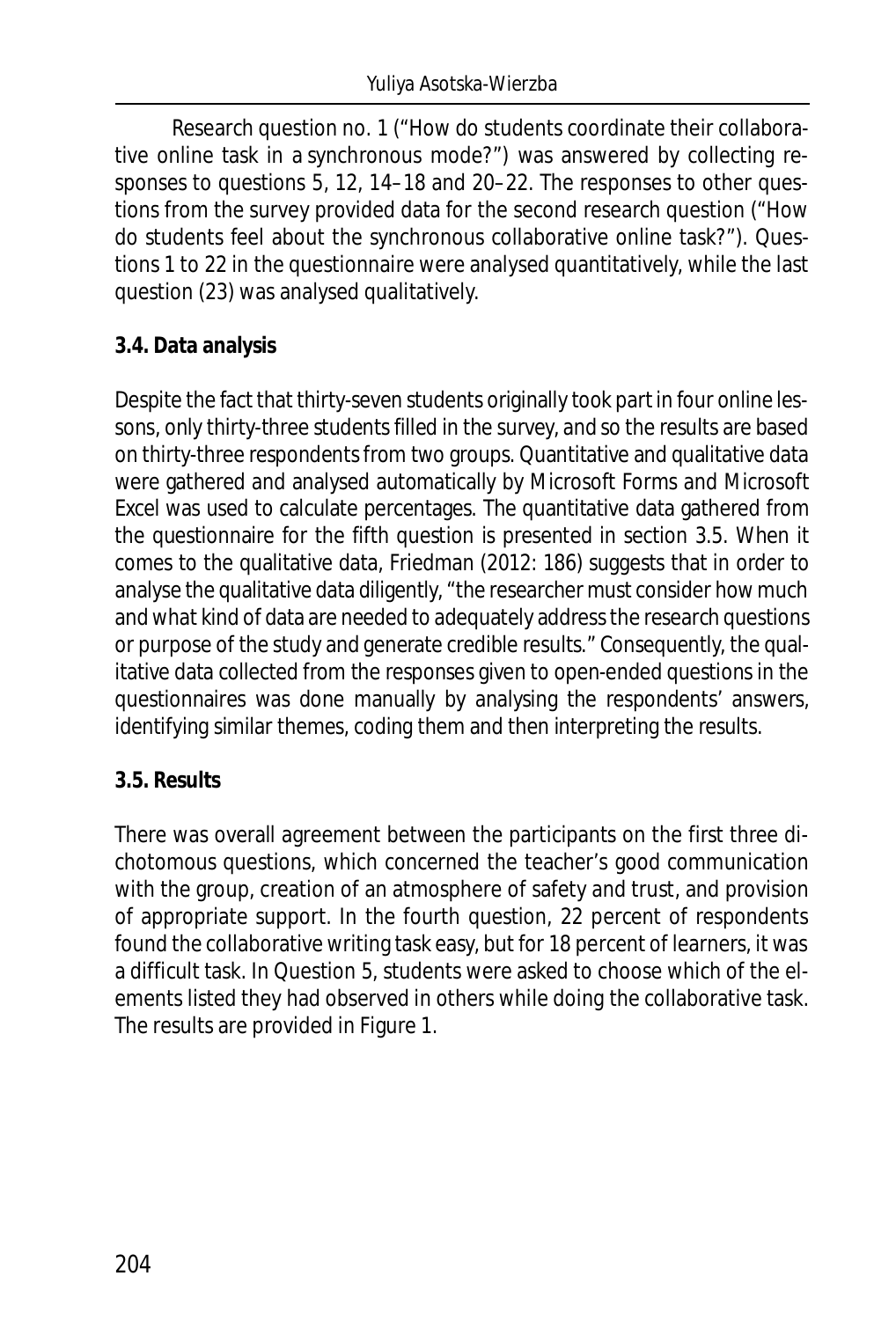

Figure 1: Answers to Question 5 – "During the collaborative writing, when I observed the others in the group, I noticed the way they:" (Students could choose more than one option here).

The student responses to Question 6 provide an outline of students' attitudes towards isolation during the pandemic. Seventy-six percent of respondents agreed that collaborating online with their colleagues helped to reduce their feelings of isolation. The students' responses to Question 7 indicate that all of them showed each other mutual respect as team members. The results of Question 8 show that the learners generally agreed with each other as a team (94%). Furthermore, the responses to Question 9 show that all the respondents felt comfortable with the group in which they had been working. In Question 10, 88% of the respondents agreed that the up-to-date topic of the proposal was interesting. The majority of students agreed, in their responses to Question 11, that working with the support of a team made it easier for them to grasp what was required by the task than if they had been working alone. In Question 12, 76% of respondents stated that their group had not assigned a leader. A minority (24%) assigned a leader for their group. In Question 13, students were asked about their preferences with regard to being involved in more collaborative writing assignments. The same percentage of respondents (45%) marked the options "often" and "rarely", whereas 9% did not want to take part in collaborative writing assignments. In Question 14, almost everyone (97%) agreed that discussing the topic together helped them to come up with useful expressions connected with the topic. In Question 15, 67% of students marked the option, "creating a mind map was useful and we did it", while 33% considered creating a mind map a difficult task and decided not to do it.

Questions 16 and 17 relate to the second stage of the research. In Question 16, all participants agreed that at the beginning of the second stage of the study they had quickly revised the ideas developed during the first stage. Also, in the second stage, 88% of participants agreed with Question 17, which means that students wrote a plan for their proposal.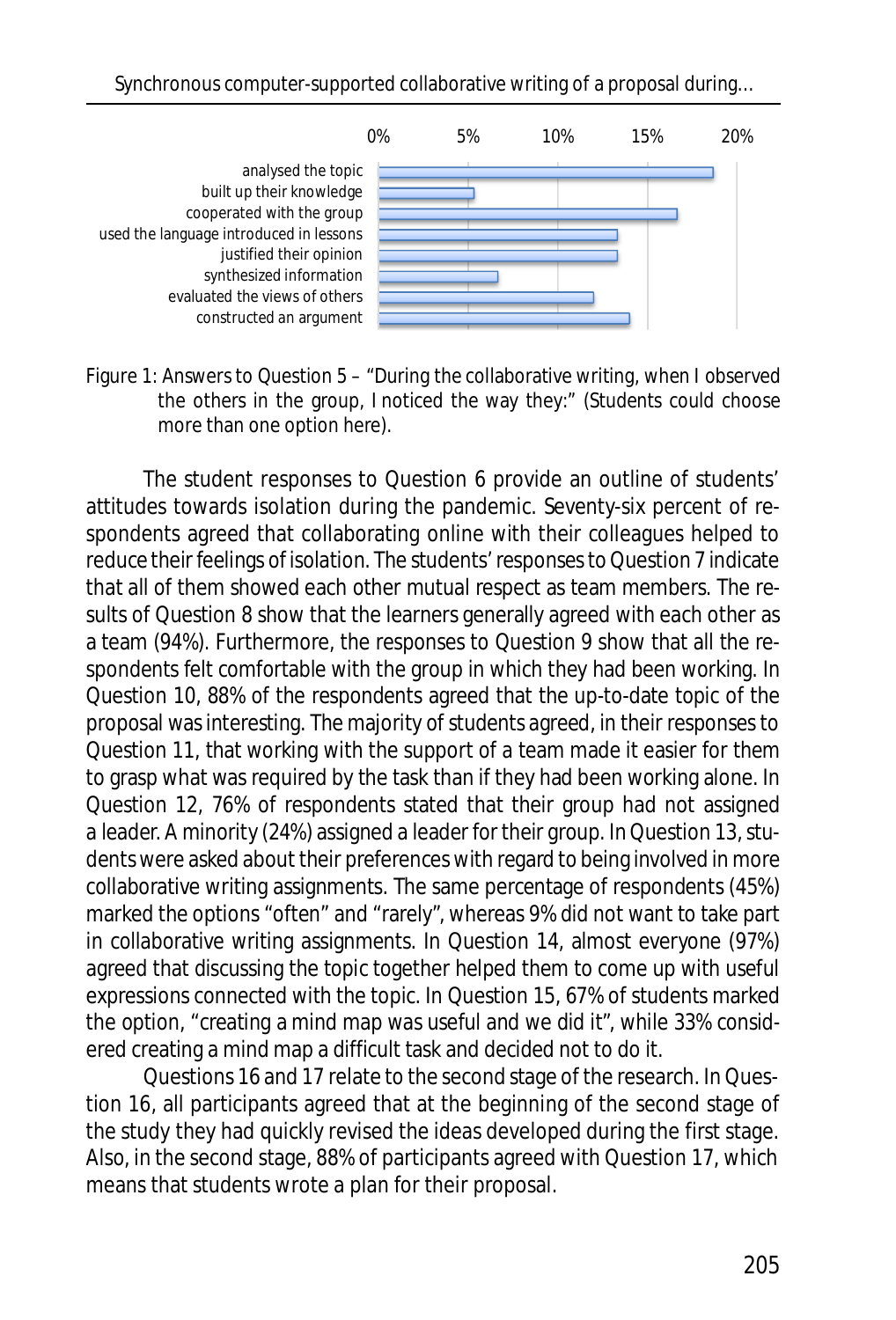Questions 18 to 20 relate to the third stage of the study. As for Question 18 ("When writing the proposal"), 83% of students chose the option "we worked individually on a chosen part of the proposal before developing the final content together by juxtaposing our ideas". 42% of respondents chose the option "one person wrote everything and then as a team we suggested modifications". No one chose option "one person wrote everything and we as a group did not contribute any further changes". In Questions 19 and 20, everyone agreed that they had had enough time to write the first draft of the proposal, reread the proposal and do the final editing.

The last three questions in the survey (21–23) relate to the fourth stage of the research. In Question 21, all participants agreed that finding and analysing the mistakes in anonymous sentences taken from the proposals was beneficial for them. In Question 22, 64% of students used the dashboard on Padlet to analyse the way other groups' proposals had been written. However, 36% of students did not make use of this opportunity. Question 23 was openended and designed to collect feedback from the participants. The author analysed the respondents' answers, which sometimes contained more than one relevant data unit, and were unstructured and heterogeneous. Similar themes were identified, which are presented in Table 1 below. It is also important to note that students' responses are presented in the original version.

| <b>Response Category</b> |                               | Students' responses                                                       |
|--------------------------|-------------------------------|---------------------------------------------------------------------------|
| $1_{-}$                  | Be in contact with others in  | "It was a nice way to exchange our views and learn things by lis-         |
|                          | the group/ Communicating      | tening to others' opinions"; "I enjoyed working with my group             |
|                          | with others                   | since everyone was active and everyone took equal part. I also            |
|                          |                               | loved the communication between us, it was important especially           |
|                          |                               | now when we can't meet at university"; "It was great to do some-          |
|                          |                               | thing in collaboration with others"; "I liked the way we worked to-       |
|                          |                               | gether as we could get to know each other better"; "I found it in-        |
|                          |                               | teresting writing a proposal as a group."                                 |
| 2.                       | Collaborative work helps with | "The task helped me to understand how other people approach               |
|                          | observing how others          | writing paragraphs, coming up with ideas"; "I found the process of        |
|                          | work/Learning from others     | brainstorming with a group beneficial because we came up with             |
|                          |                               | many ideas I would not come up with on my own"; "It was nice to           |
|                          |                               | brainstorm and consider others' views on the subject"; "Being able        |
|                          |                               | to compare my ideas with others, without having to compete but            |
|                          |                               | rather work together, made the process of writing the proposal            |
|                          |                               | much easier and more enjoyable"; "I could learn something that            |
|                          |                               | I didn't know as well as compare my knowledge to colleagues."             |
| $\mathcal{R}$            | Overall satisfaction with the | "I really liked that way of writing the proposal"; "I find collabora-     |
|                          | collaborative task            | tive writing interesting and helpful"; "It was fun and I could look       |
|                          |                               | at the topic from different perspectives"; "I liked the task"; "Defi-     |
|                          |                               | nitely something I would like to do more often during classes. It         |
|                          |                               | was creative, fun to do and "stress-free" task"; "I would say that it     |
|                          |                               | was a great experience and I really enjoyed it"; "I feel like it was      |
|                          |                               | a very useful exercise"; "I feel like I learned a lot on this lesson"; "I |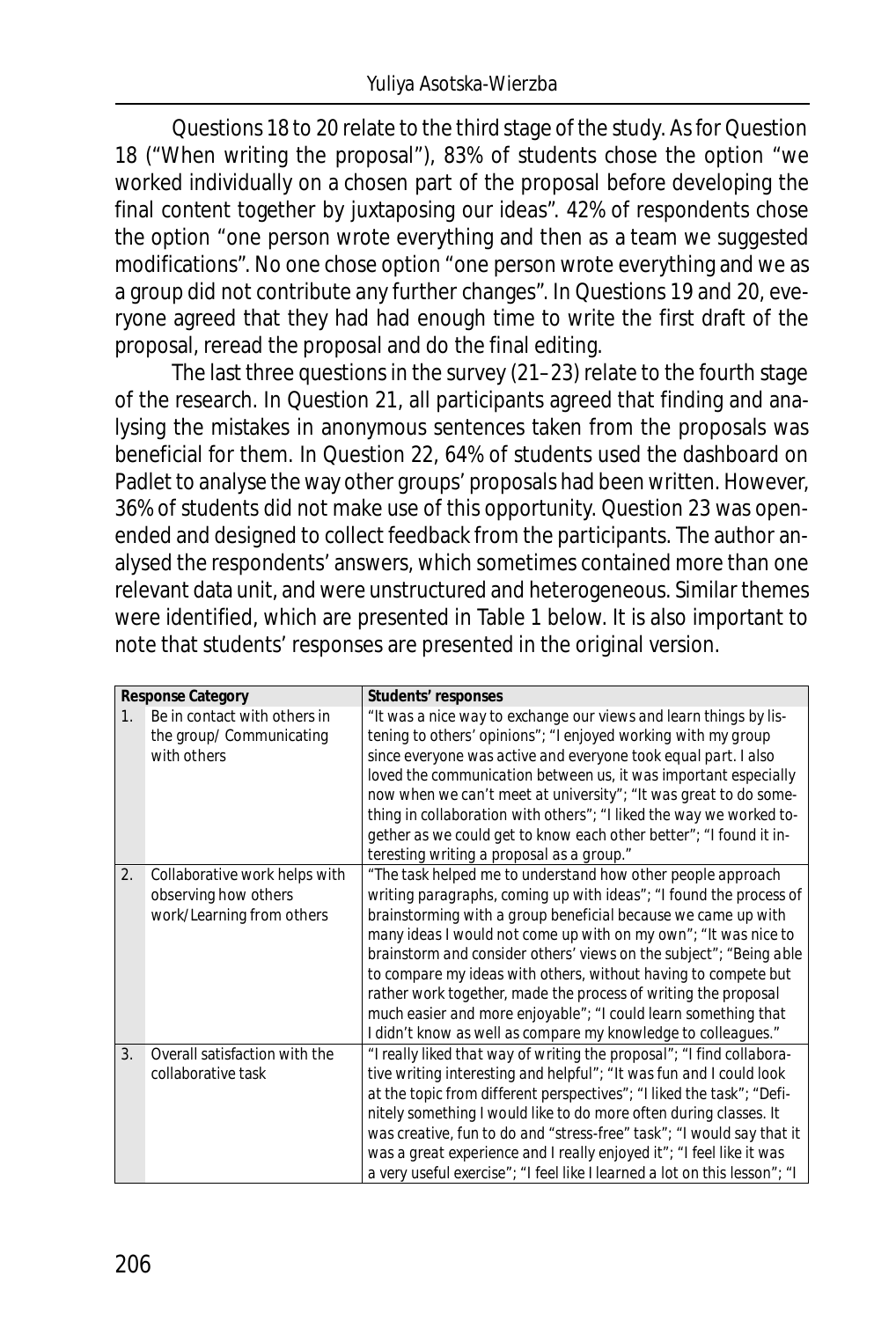#### Synchronous computer-supported collaborative writing of a proposal during…

|                |                                | think it was interesting and beneficial"; "It was definitely a fun ex-<br>perience and I would love to have more writing tasks in this form." |
|----------------|--------------------------------|-----------------------------------------------------------------------------------------------------------------------------------------------|
| 4.             | Improving group-working skills | "This task taught me how to work in a team better"; "In my opin-                                                                              |
|                |                                | ion, collaborating on the writing task was very helpful when tack-                                                                            |
|                |                                | ling a complex topic such as the one we were assigned"; "This ac-                                                                             |
|                |                                |                                                                                                                                               |
|                |                                | tivity strengthens my group-working skills."                                                                                                  |
| 5.             | Students' preferences towards  | "I usually don't like working in groups, but this time it helped a lot                                                                        |
|                | individual and group work      | and it was also quite enjoyable"; "I prefer working alone, however,                                                                           |
|                |                                | it was not that bad"; "I found it interesting writing a proposal as                                                                           |
|                |                                | a group but I still find it more comfortable if I do it alone"; "Alt-                                                                         |
|                |                                | hough I typically dislike working in a group, it was quite nice this                                                                          |
|                |                                | time"; "Usually, I prefer working alone but not this time. This ac-                                                                           |
|                |                                | tivity was very beneficial to work together"; "It was okay, but                                                                               |
|                |                                | I myself feel better when working individually because that's what                                                                            |
|                |                                | I was doing during all my previous years of education."                                                                                       |
| 6.             | Difficulties that students en- | "Interesting but difficult, as you have to come to an agreement                                                                               |
|                | countered                      | with others, that may have other ideas"; "Everything depends on                                                                               |
|                |                                | people you're working with so it's never 100% accurate, for exam-                                                                             |
|                |                                | ple we had a lot of arguments with what to type because one per-                                                                              |
|                |                                | son wanted their version, me and my friend wanted our version                                                                                 |
|                |                                | and one girl wasn't talking at all or wasn't contributing at all. I bet                                                                       |
|                |                                | that if I got into a group with 3 open minded people it would be                                                                              |
|                |                                |                                                                                                                                               |
|                |                                | much easier than writing 2 vs 1 in 4 people group"; "I feel like at                                                                           |
|                |                                | some point there was too much time but maybe that's because                                                                                   |
|                |                                | we didn't use the mind map method, just wrote a simple plan";                                                                                 |
|                |                                | "Concerning the writing I found there were some issues on the                                                                                 |
|                |                                | way and sometimes we had to compromise. There was also one                                                                                    |
|                |                                | person who was not as interested in the task and we had to keep                                                                               |
|                |                                | reminding her about it - I believe choosing our own team would                                                                                |
|                |                                | create a space with people we know well and trust would put in                                                                                |
|                |                                | the work to achieve the goal of writing something good."                                                                                      |
| 7 <sup>1</sup> | Attitude towards the teacher's | "I really enjoyed the feedback stage. I appreciated the opportunity                                                                           |
|                | feedback                       | to look for the mistakes in the samples and the attention to details                                                                          |
|                |                                | it helped us develop"; "The teacher was supportive and helped us                                                                              |
|                |                                | with correcting mistakes and discussed them with us."                                                                                         |

Table 1: A selection of student responses to Question 23 – "How do you feel generally about the collaborative writing task you took part in? Have you got any further comments you would like to share?".

## **3.6. Discussion**

The purpose of this subchapter is to present answers to both research questions in relation to the data obtained from the questionnaire.

1. How do students coordinate their collaborative online task?

Ten of the questions (5, 12, 14–18, 20–22) and some parts of the students' answers from the open-ended Question 23 provided the data for the first research question. The results indicate that during the collaborative writ-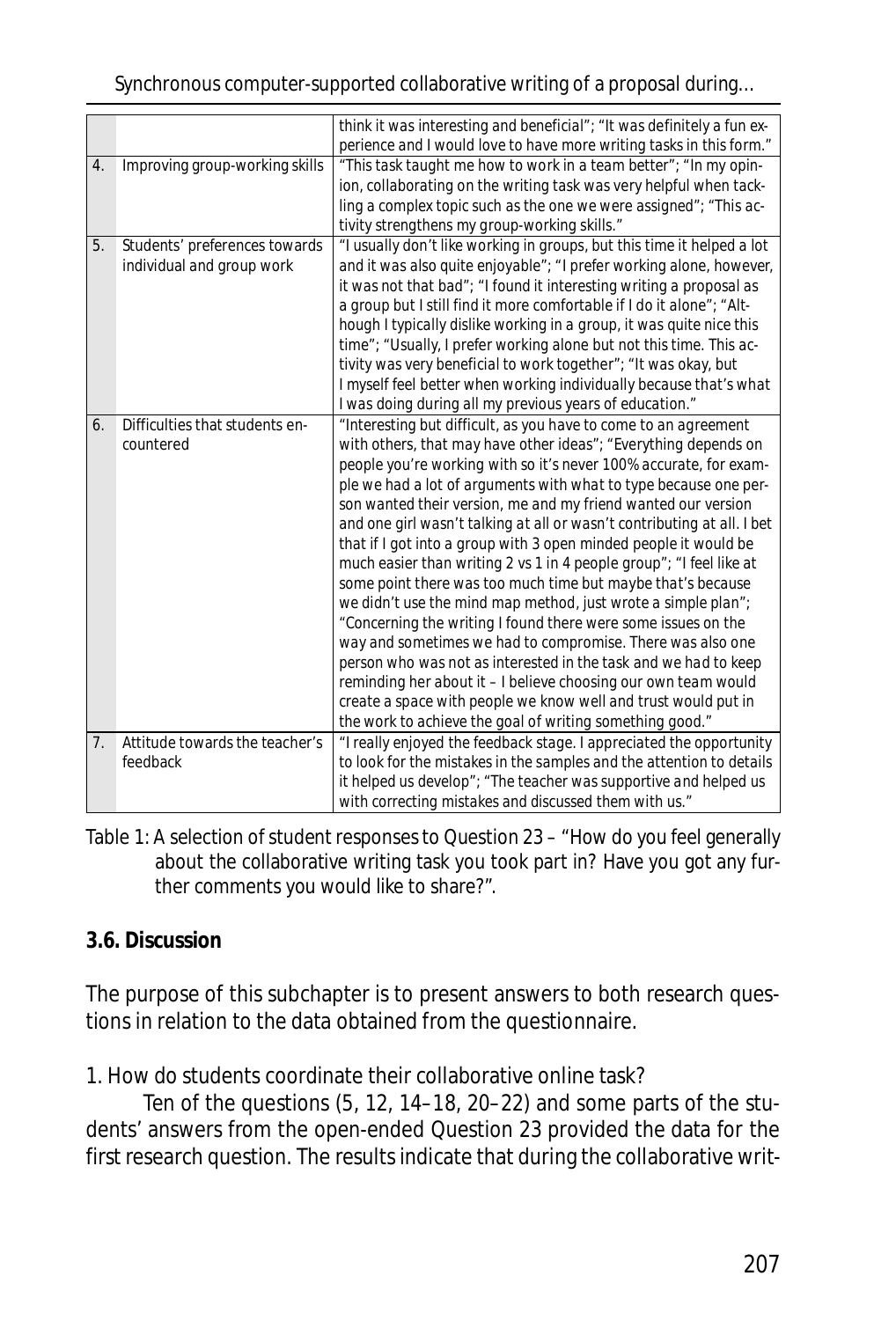ing task students observed each other and the way other team members analysed the topic; cooperated with the group; constructed an argument; used the new language that had been introduced in the lessons; justified their opinion, or evaluated the views of others. Some of the students' responses to the open-ended question (see Table 1, Points 2, 4) provided further justification for these opinions. Additionally, the results of the study show that during the collaborative task learners saw the usefulness of: brainstorming a complex topic in order to come up with useful expressions; structuring a mind map; writing a plan for a proposal; using draft revision techniques; or even rereading strategies. Clearly, they really took advantage of the opportunity they had been offered and were also practising metacognitive strategies. As a result, it should be acknowledged that their proposals were correctly structured, used complex sentences and were coherent. Similar results gained from complex texts produced in pairs are discussed by Storch (2005) and Strobl (2014). Moreover, it was interesting to analyse the way students were collaborating and the way they divided their work. Every group decided during the research to choose one person who would record in writing the oral contributions of the others. Almost everyone wanted to contribute and there was no tendency among all the teams to assign a leader for the group. The results indicate that two strategies for writing the proposal were popular with the teams. Either they worked individually on a chosen part of the proposal before developing the final content together by juxtaposing their ideas, or one person wrote everything and then they collaborated as a team on making some modifications. Similar results can be seen in Janssen et al. (2012), in which various authors show that collaborative planning and the division of labour are both important for successful collaborative performance. However, two replies to the open-ended question in the current study suggest that one student was not interested in the task and did not want to take part in the activity, or that there were different views on a topic. Point 6 in Table 1 (see 3.5.) provides additional student comments. The way in which students tried to argue their points or resolve disputes by compromising signals the appearance of an element of conflict or disagreement, which is a natural process in a successful collaboration task and leads to student satisfaction, as it stimulates the exchange of ideas (Palloff and Pratt, 2005; Storch, 2013). Finally, the results show that the students saw the benefits of analysing the mistakes in anonymous sentences taken from the proposals by the teacher. In response to the open-ended question (Table 1, point 7), one student wrote "I really enjoyed the feedback stage. I appreciated the opportunity to look for the mistakes in the samples and the attention to details it helped us develop." However, the group results are di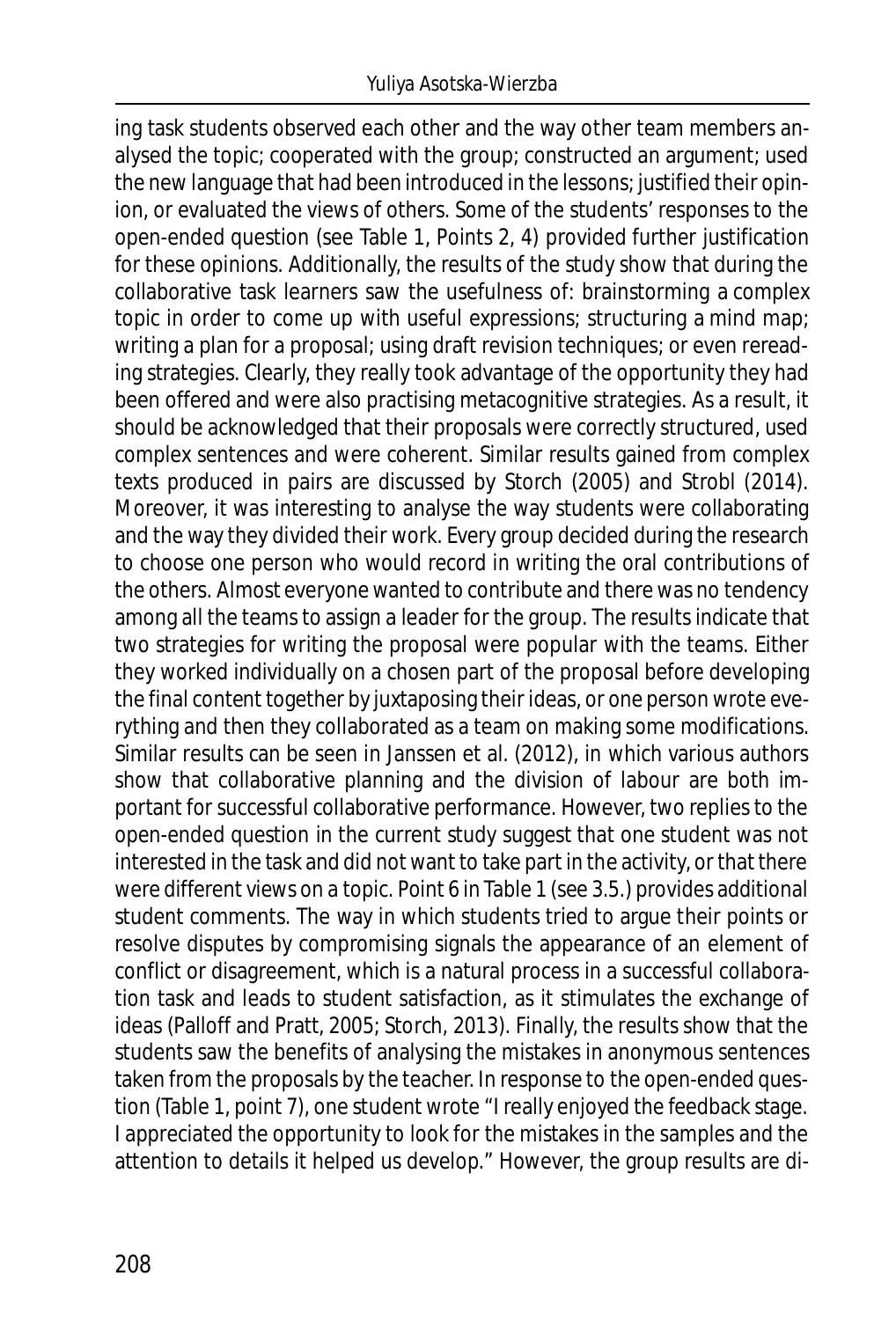vided when it comes to their replies concerning the analysis of others' proposals completed on Padlet in their own time. Half of the group did this and the other half did not. However, this tendency to procrastinate is not surprising when it comes to tasks that should be completed with minimal teacher support. As Holec (1981, in Little 2012:12) admits, knowledge about how to be autonomous is not innate. The results of some studies reveal that when learners should be displaying self-discipline or applying themselves to autonomous learning, their motivation tends to drop (Humphreys, Wyatt, 2014; Kálmán, Gutierrez Eugenio, 2015; Dembo, Seli, 2016).

The way the students coordinated the collaboration process in a team suggests they possessed the intellectual maturity to consciously use many academic strategies and techniques, a skill that is crucially important at a time when students do not have many opportunities for peer interaction, the observation of others or collaboration per se. Although at university we teach adults who are already familiar with a wide range of academic strategies, educators should still remember how important it is, even in an online environment, to maintain a natural process of interaction and promote peer observation and the development of key competences in order to prepare learners for their future professional careers.

## 2. How do students feel about the collaborative online task?

The results suggest that the students felt comfortable while doing the collaborative task. Most of them would like to continue doing similar activities. Furthermore, the teacher's role influenced the students' attitudes, as the results indicate that the students highly rated her communication skills and thought she timed the activity appropriately, provided adequate support and created an atmosphere of safety and trust. In fact, as Palloff and Pratt (2005) show, if an instructor is aware of the stages involved in managing a collaborative course and creates clear explanations, then students feel confident while cooperating on a task and the instructor's assistance is not needed. A study undertaken by Nykopp, Marttunen and Erkens (2018) describes similar results with regard to the teacher's role in guiding students while doing a collaborative task. Additionally, it should be admitted that in online settings when the group is divided into small teams, it is not possible for the instructor to monitor every minute of the collaboration process. Even though students were left to work alone in teams of threes and fours, the results reveal that they managed to conduct the task together within their teams, create their own friendly learning settings and build up mutual respect and understanding towards each other. A positive group climate is important for effective collaboration (Wilson, Straus, McEvily, 2006). When working in a team, it was easier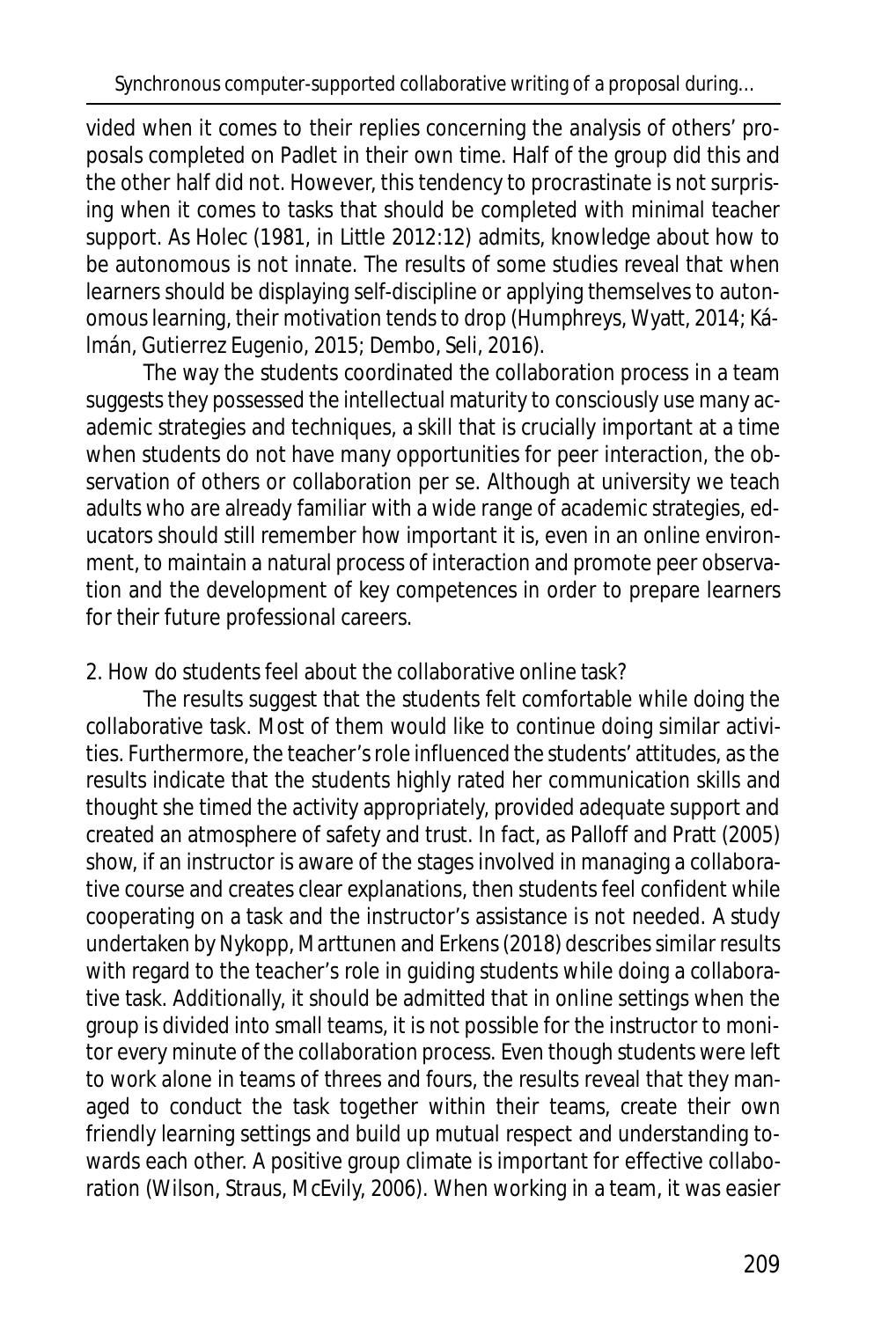for them to understand the topic as they could "exchange their views" or "look at the topic from different perspectives" (Table 1, Points 1, 2). Consequently, they did not feel isolated despite the physical distance between them. This is especially visible when analysing students' responses to the open-ended question in Table 1, Point 5. The results suggest that not every student was keen on taking part in a collaborative process of learning as they had not encountered this teaching method "during all previous years of education." Nevertheless, those students who prefer individual work considered the online collaborative work to be beneficial and enjoyable. This supports Elola and Oskoz's (2010) suggestion that although collaboration can be useful and valid, the possibility of working individually provides more control over the writing process.

#### **4. Conclusion**

The main idea behind 19<sup>th</sup>-century inventions such as the electric light bulb, the telephone or the locomotive was to connect people. The same is happening now, at a time when new technology and the Internet are influencing the way society functions. The COVID-19 pandemic has led to a situation in which the influence of modern technology has never been stronger. The way students are educated at universities depends on us, as educators. There are tools available for collaborative learning, so we should not limit ourselves to online lecturing, but instead seize the chance modern technology offers and incorporate various teaching methods into online settings as if we were teaching in an on-site classroom.

This study appears to confirm that computer-supported collaborative writing is beneficial (Palloff, Pratt, 2005; Elola, Oskoz, 2010; Järvelä, Rosé, 2020). It not only promoted positive emotions in students but also allowed them to actively participate in an online lesson by being less teacher-dependent, interacting with others, co-constructing a writing task, applying language newly introduced in lessons and receiving almost instant feedback. Consequently, it helped to reduce the sense of isolation and developed a sense of community, thus participants got appropriate support from the teacher, which is particularly important in today's pandemic-dominated world. In addition to this, it showed that a synchronous computer-mediated collaborative task can greatly enhance students' use of academic skills and the development of the key competences. This can lay the foundation for openness to lifelong learning that it is so crucial to have in the dynamic modern-day world of work.

Finally, it is important to note that these conclusions are only tentative, as only a small number of participants took part in the study.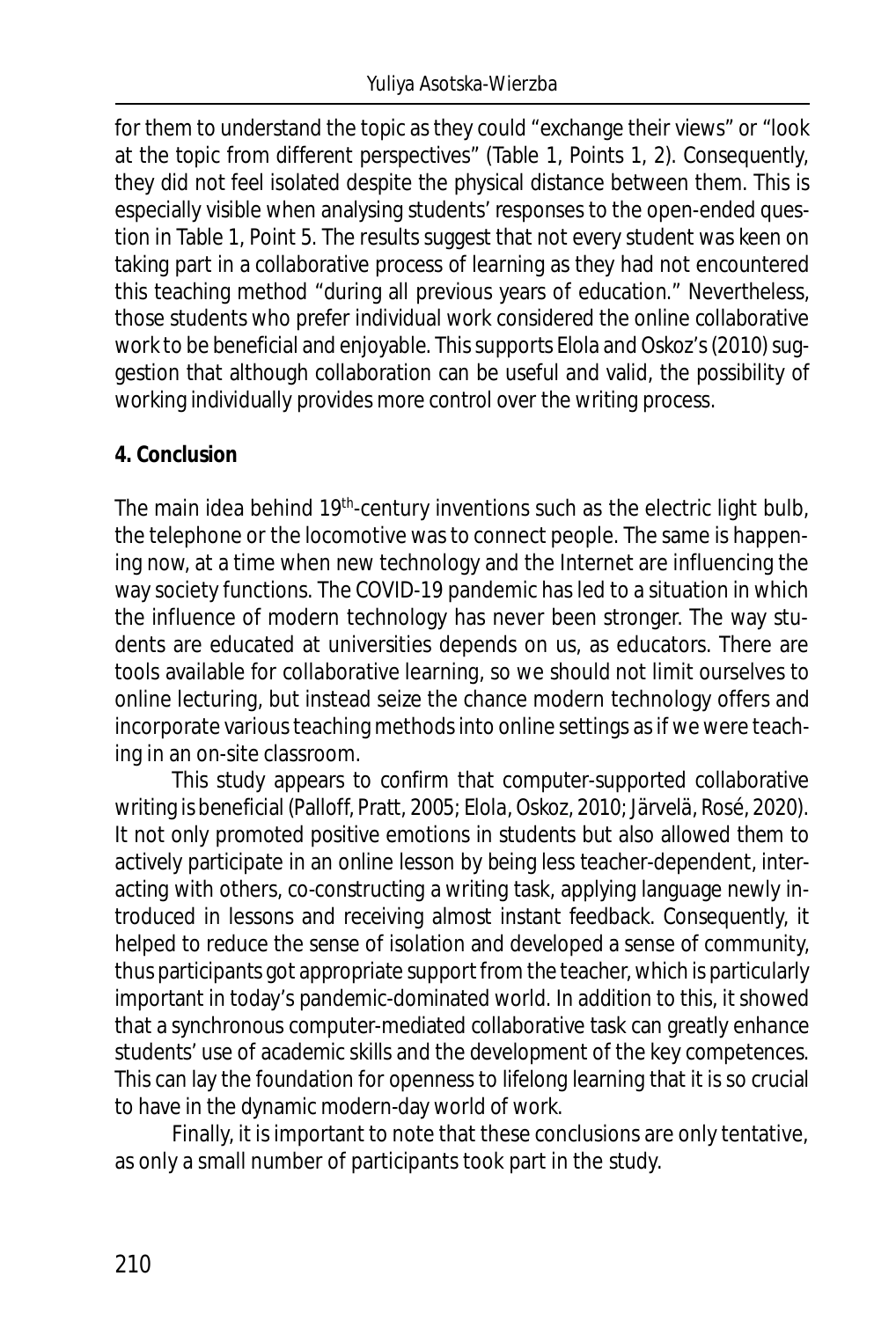Synchronous computer-supported collaborative writing of a proposal during…

#### **BIBLIOGRAPHY**

- Arnó-Macià E. (2014), *Information Technology and Languages for Specific Purposes in the EHEA: Options and Challenges for the Knowledge Society*, (in:) Bárcena E., Read T., Arús J. (eds.), Languages for Specific Purposes in the Digital Era, Educational Linguistics series, 19, Springer, Cham, pp. 3–25.
- Bernard R.M., Rojo de Rubalcava B. (2000), *Collaborative online distance learning: Issues for future practice and research.* "Distance Education", 21 (2), pp. 260–277.
- Blin F., Appel C. (2013), *Computer Supported Collaborative Writing in Practice: An Activity Theoretical Study*. "CALICO Journal", 28 (2), pp. 473–497.
- Brandon D.P., Hollingshead, A.B. (1999), *Collaborative learning and computersupported groups.* "Communication Education", 48 (2), pp. 109–126.
- Dembo M.H., Seli H. (2016), *Motivation and Learning Strategies for College Success. A Focus on Self-Regulated Learning,* 5th ed., Routledge.
- Długosz P., Foryś G. (2020), *Zdalne nauczanie na Uniwersytecie Pedagogicznym im. Komisji Edukacji Narodowej w Krakowie z perspektywy studentów i wykładowców.* Kraków: Wydawnictwo Naukowe Uniwersytetu Pedagogicznego.
- Elola I., & Oskoz A. (2010), *Collaborative writing: fostering foreign language and writing conventions development. "*Language Learning & Technology", 14 (3), pp. 51–71.
- European Commission (2018), *Council Recommendation on key competences for lifelong learning.* (2018/C 189/01). Retrieved from: https://eur-lex.euro pa.eu/legal-content/EN/TXT/PDF/?uri=CONSIL:ST\_9009\_2018\_INIT&from=EN [Date of access 01.03.2021]
- Friedman D.A. (2012), *How to Collect and Analyze Qualitative Data,* (in:) Mackey A., Gass S.M. (eds.), Research Methods in Second Language Acquisition. A Practical Guide, Wiley-Blackwell, pp. 180–200.
- Humphreys G., Wyatt M. (2014), *Helping Vietnamese university learners to become more autonomous*. "ELT Journal", 68 (1), pp. 52–63.
- Janssen J., Erkens G., Kirschner P.A., et al. (2012), *Task-related and social regulation during online collaborative learning.* "Metacognition and Learning", 7, pp. 25–43.
- Järvelä S., Rosé C.P. (2020), *Advocating for group interaction in the age of COVID-19.* "International Journal of Computer-Supported Collaborative Learning", 15, pp. 143–147.
- Kálmán C., Eugenio E.G. (2015), *Successful language learning in a corporate setting: The role of attribution theory and its relation to intrinsic and extrinsic motivation*. "Studies in Second Language Learning and Teaching", 5 (4), pp. 583–608.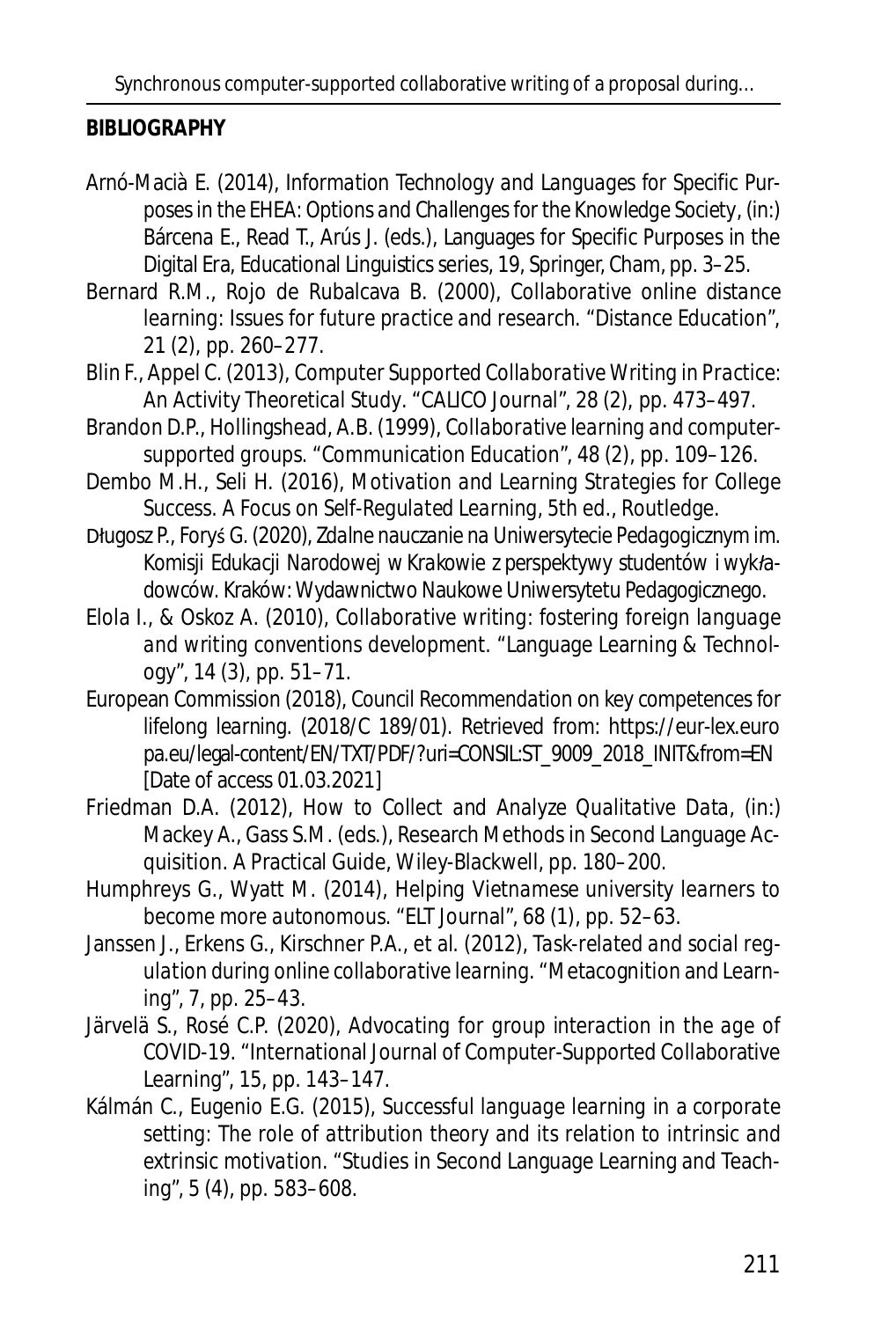- Komorowska H., Krajka J. (2020), *The Culture of Language Education. Foreign Language Teaching in Diverse Instructional Contexts*. Peter Lang.
- Krajka J. (2012), *The Language Teacher in the Digital Age Towards a Systematic Approach to Digital Teacher Development.* Lublin: Wydawnictwo Uniwersytetu Marii Curie-Skłodowskiej.
- Li M. (2018), *Computer-mediated collaborative writing in L2 contexts: an analysis of empirical research.* "Computer Assisted Language Learning", 31 (8), pp. 882–904.
- Lowry P.B., Nunamaker J.F. (2003), *Using Internet-Based, Distributed Collaborative Writing Tools to Improve Coordination and Group Awareness in Writing Teams*. "IEEE Transactions on Professional Communication (IEE-ETPC)", 46 (4), pp. 277–297.
- Mason R., Rennie F. (2008), *E-Learning and Social Networking Handbook: Resources for Higher Education*. New York and London: Routledge.
- Nykopp M., Marttunen M., Erkens G. (2019), *Coordinating collaborative writing in an online environment.* "Journal of Computing in Higher Education", 31, pp. 536–556.
- Palloff R.M., Pratt K. (2005), *Collaborative Online. Learning Together in Community*. San Francisco, CA: Jossey-Bass.
- Palloff R.M., Pratt K. (2013), *Lessons from the Virtual Classroom: The Realities of Online Teaching.* 2nd ed. San Francisco, CA: Jossey-Bass.
- Siemens G., Tittenberger P. (2009), *Handbook of Emerging Technologies for Learning*. Retrieved from: http://elearnspace.org/Articles/HETL.pdf [Date of access: 4.08.2015]
- Sin C., Veiga A., Amaral A. (2016), *European Policy Implementation and Higher Education. Analysing the Bologna Process*. London: Palgrave Macmillan.
- Storch N. (2005), *Collaborative writing: Product, process, and students' reflections.* "Journal of Second Language Writing", 14 (3), pp. 153–173.
- Storch N., Wigglesworth G. (2007), *Writing tasks: Comparing individual and collaborative writing,* (in:) García Mayo M.P. (ed.) Investigating tasks in formal language learning, London: Multilingual Matters, pp. 157–177.
- Storch N. (2013), *Collaborative Writing in L2 Classrooms.* Bristol, UK: Multilingual Matters.
- Strobl C. (2014), *Affordances of Web 2.0 Technologies for Collaborative Advanced Writing in a Foreign Language.* "CALICO Journal", 31 (1), pp. 1–18.
- Topol P. (2020), *Metody i narzędzia kształcenia zdalnego w polskich uczelniach w czasie pandemii COVID-19 - Cz. 2, Dyskusja 2020.* Studia Edukacyjne, 59, pp. 103–117.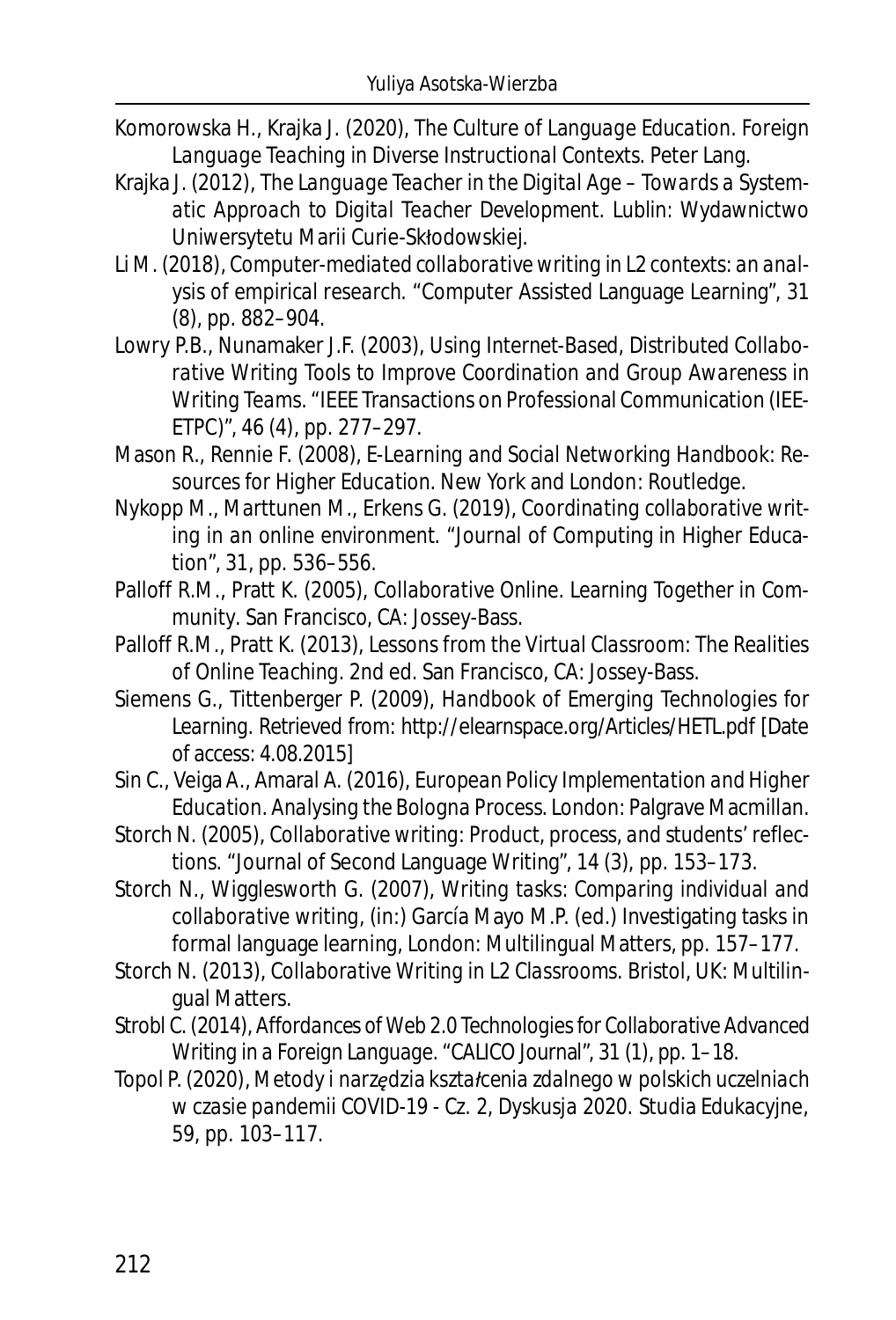- Uribe D., Klein J.D., Sullivan H. (2003), *The effect of computer-mediated collaborative learning on solving iII-defined problems.* "Educational Technology Research and Development", 51, pp. 5–19.
- Wilson J. M., Straus S.G., McEvily B. (2006), *All in due time: the development of trust in computer-mediated and face-to-face teams.* "Organizational Behaviour and Human Decision Processes", 99, pp. 16–33.

Received: 21.04.2021 Revised: 21.11.2021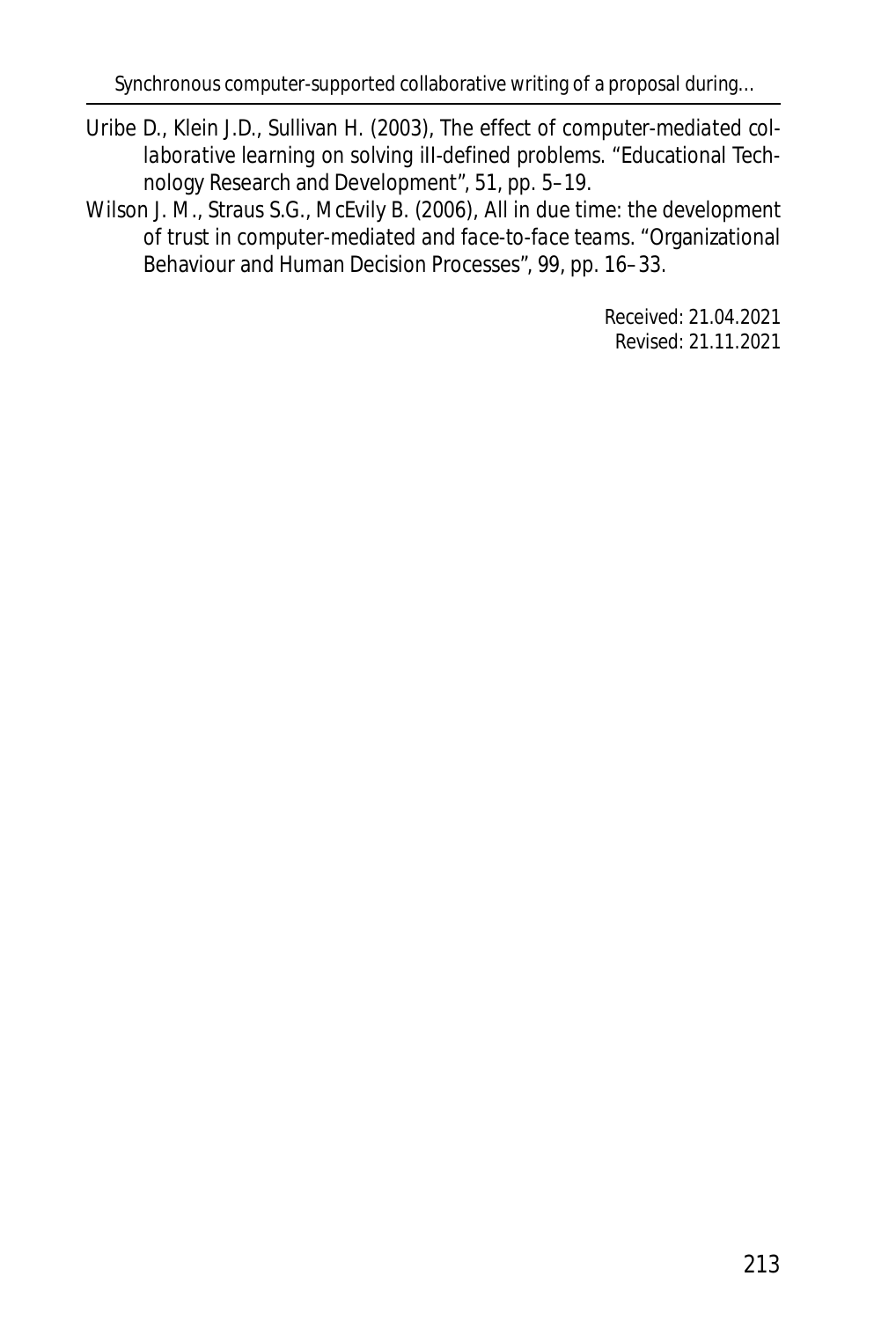#### **APPENDIX 1**

Task instructions on writing the proposal:

**Imagine that you are in a team of experts responsible for the country's emergent situations**. You have found out that people in the UK are currently experiencing the rapid spread of a new variant of coronavirus, which is supposedly even more contagious. If this is true, then more people than ever will need hospital treatment.

European countries would like to minimize the mixing of people during Christmas. As a result, more and more countries are suspending flights from the UK and would like to close all possible routes from Britain.

In Poland, we do not know much yet about this more infectious coronavirus variant. Unfortunately, there are many uncertainties and unanswered questions.

**Your team has been asked to write a proposal in 220–260 words to the Polish Prime Minister. You are expected to suggest different ways of coping with this extraordinary situation. Think about borders, flights, deliveries, people who would like to visit their relatives for Christmas time and future British-Polish relations.**

#### **APPENDIX 2**

Dear Students,

The purpose of this survey is to check the way you collaborated with your team during our last writing assignment – when you were asked to write a proposal.

Your collaborative work on writing a proposal consisted of four stages (four online meetings):

- STAGE I: you were randomly divided into groups on MS Teams and then your instructor introduced the topic and asked you to discuss it with your colleagues in a team. It was also suggested that you draw a mind map of your ideas.
- STAGE II: you continued working in the same group and you were asked to brainstorm your previous ideas and write a plan for your proposal.
- STAGE III: during this stage you were working on the final version of your proposal.
- STAGE IV: during this stage you received the overall feedback from your course instructor. Together with your teacher you discussed mistakes in the sentences taken from your proposals. At home you were asked to use the dashboard on Padlet, which your teacher had created for you, and to analyse your and your colleagues' different examples of proposals and their mistakes or good points.

The survey below is divided into four stages discussed above, plus there is an introduction part.

Thank you for your help!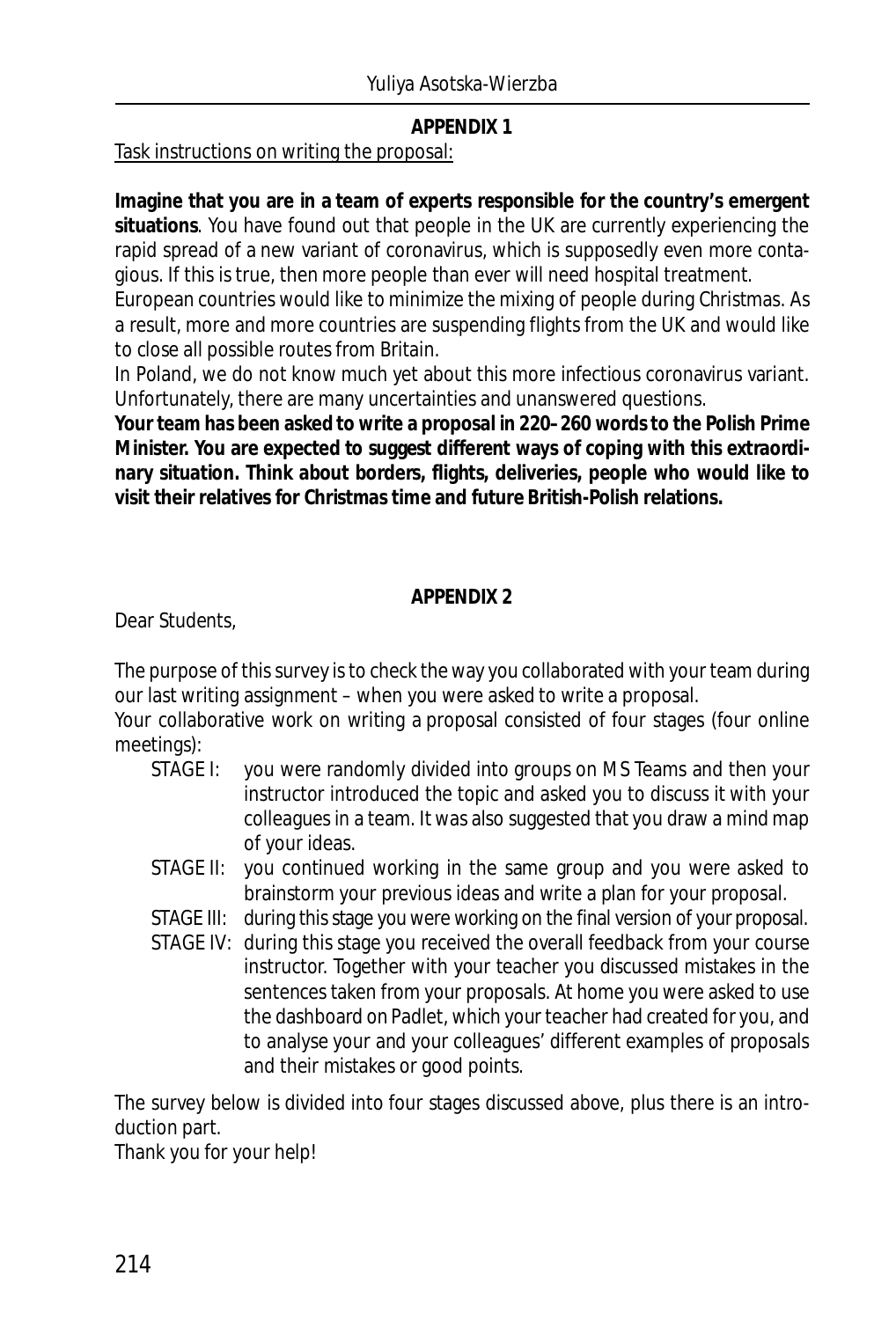Introduction:

- **1.** There was good communication between the course instructor and the group. Agree / Disagree
- **2.** Our teacher created an atmosphere of safety and trust. Agree / Disagree
- **3.** Our teacher gave us appropriate support. Agree / Disagree
- **4.** I found collaborative writing:
	- a. easy
	- b. difficult
- **5.** During the collaborative writing, when I observed the others in the group, I noticed the way they: *(you can choose more than one option)*
	- a. analysed the topic
	- b. built up their knowledge
	- c. cooperated with the group
	- d. used the language introduced in lessons
	- e. justified their opinion
	- f. synthesized information
	- g. evaluated the views of others
	- h. constructed an argument
- **6.** Due to the fact that at the moment you cannot attend bricks-and-mortar lessons, online collaboration with my colleagues helped me to reduce feelings of isolation. Agree / Disagree
- **7.** As a team we showed each other mutual respect. Agree / Disagree
- **8.** As a team we generally agreed with each other. Agree / Disagree
- **9.** I felt comfortable with the group I worked with. Agree / Disagree
- **10.** It was interesting for me to write a proposal on an up-to-date topic. Agree / Disagree
- **11.** Working with the support of the team made it easier for me to grasp what was required by the task than if I was working alone. Agree / Disagree
- **12.** We assigned a leader for the group. Agree / Disagree
- **13.** I would like to be involved in more collaborative writing assignments:
	- a. often
	- b. rarely
	- c. never

## Stage I:

**14.** Discussing the topic together helped us to come up with useful expressions connected to the topic.